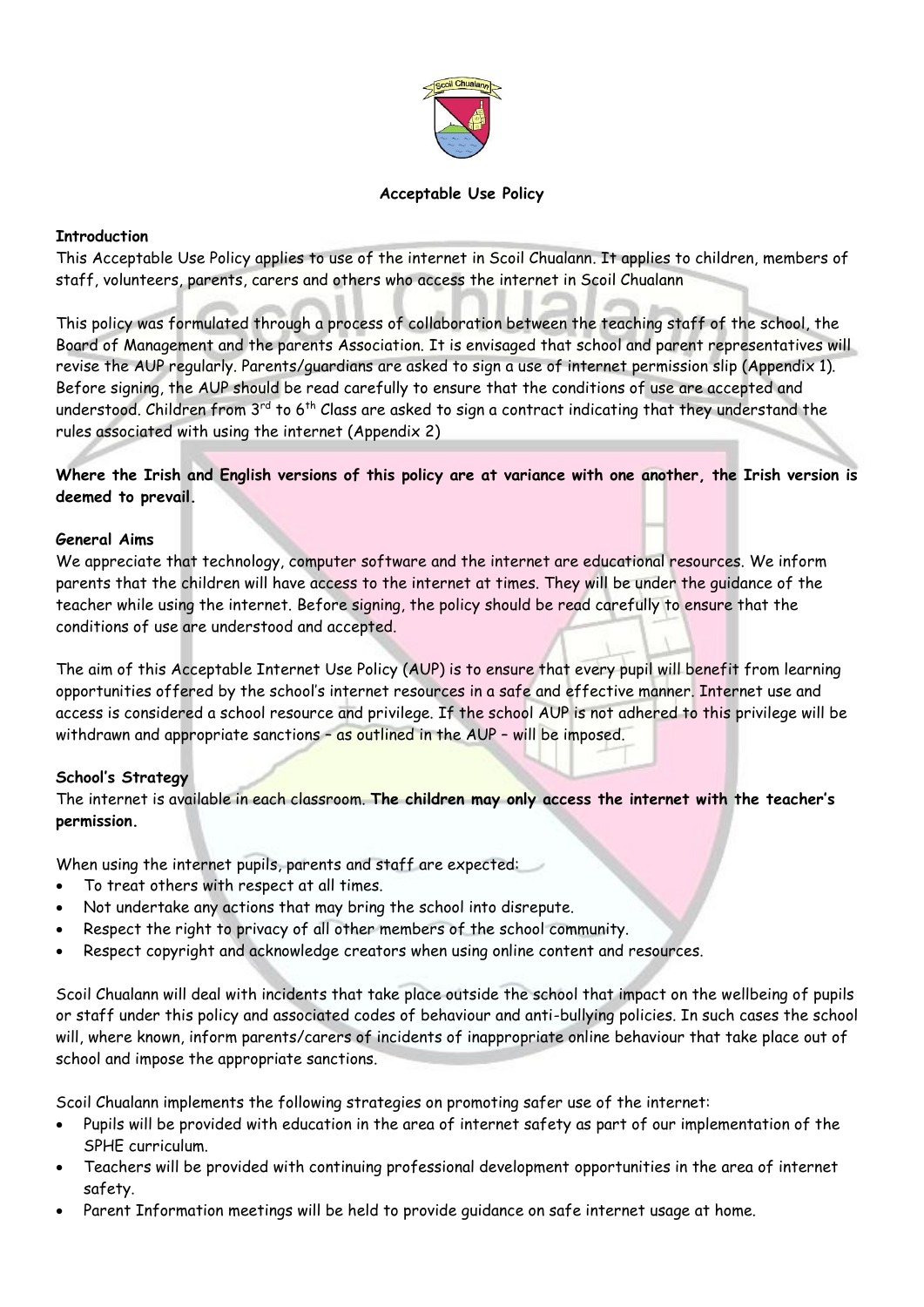A number of strategies will be employed in order to maximise learning opportunities and at the same time to reduce risks associated with the internet. These strategies are as follows

- Internet sessions will always be supervised by a teacher
- Filtering software and/or equivalent systems will be used in order to minimise the risk of exposure to inappropriate material Pupils taking steps to by-pass the content filter may be subject to disciplinary action.
- The school will monitor pupils' Internet usage
- Students and teachers will be provided with training in the area of internet safety
- Virus protection software will be used and updated on a regular basis
- Uploading and downloading of non-approved software will not be permitted
- The use of personal memory sticks, CD ROMs, or other digital storage media in school requires a teacher's permission ud.
- Students will treat others with respect at all times and will not undertake any actions that may bring the school into disrepute

## **Email**

- Students will use approved class email accounts under supervision by or permission from a teacher.
- Students will not be allowed to access their personal email accounts in school.
- Students will not send or receive any material that is illegal, obscene or defamatory, or that is intended to annoy or intimidate another person.
- Students will not reveal their own or other people's personal details, such as addresses or telephone numbers or pictures.
- Students will never arrange a face-to-face meeting with someone they only know through emails or the internet.
- Students will note that sending and receiving email attachments is subject to permission from their teacher.
- Students will not have access to chat rooms, discussion forums, messaging or other type of electronic communication forum.
- Usernames will be used to avoid disclosure of identity.

## **World Wide Web**

- Students will use the Internet for educational purposes only.
- Students will not intentionally visit Internet sites that contain obscene, illegal, hateful or otherwise objectionable materials.
- Students will report accidental accessing of inappropriate materials in accordance with school procedures.
- Students will be taught how to use copied information in assignments while acknowledging the author's copyright.
- Students will not be given permission to disclose or publicise their own personal information or that of other pupils or staff. Student's personal information will not be publicised on the school website (e.g. surnames, addresses etc.)
- Downloading materials or images not relevant to their studies, is in direct breach of the school's acceptable use policy.
- Students will be aware that any usage may be monitored for unusual activity, security and/or network management reasons.
- Sites that the children use in school will be previewed by their teacher before use.
- Pupils and staff will be aware that any usage, including distributing or receiving information, school-related or personal, may be monitored for unusual activity, security and/or network management reasons.

## **Distance Learning**

In circumstances where teaching cannot be conducted on the school premises, teachers and SNAs, acting under the direction of teachers, may use online platforms including Google Classroom, to assist with distance teaching and learning. The school has signed up to the terms of service of the online platforms in use by the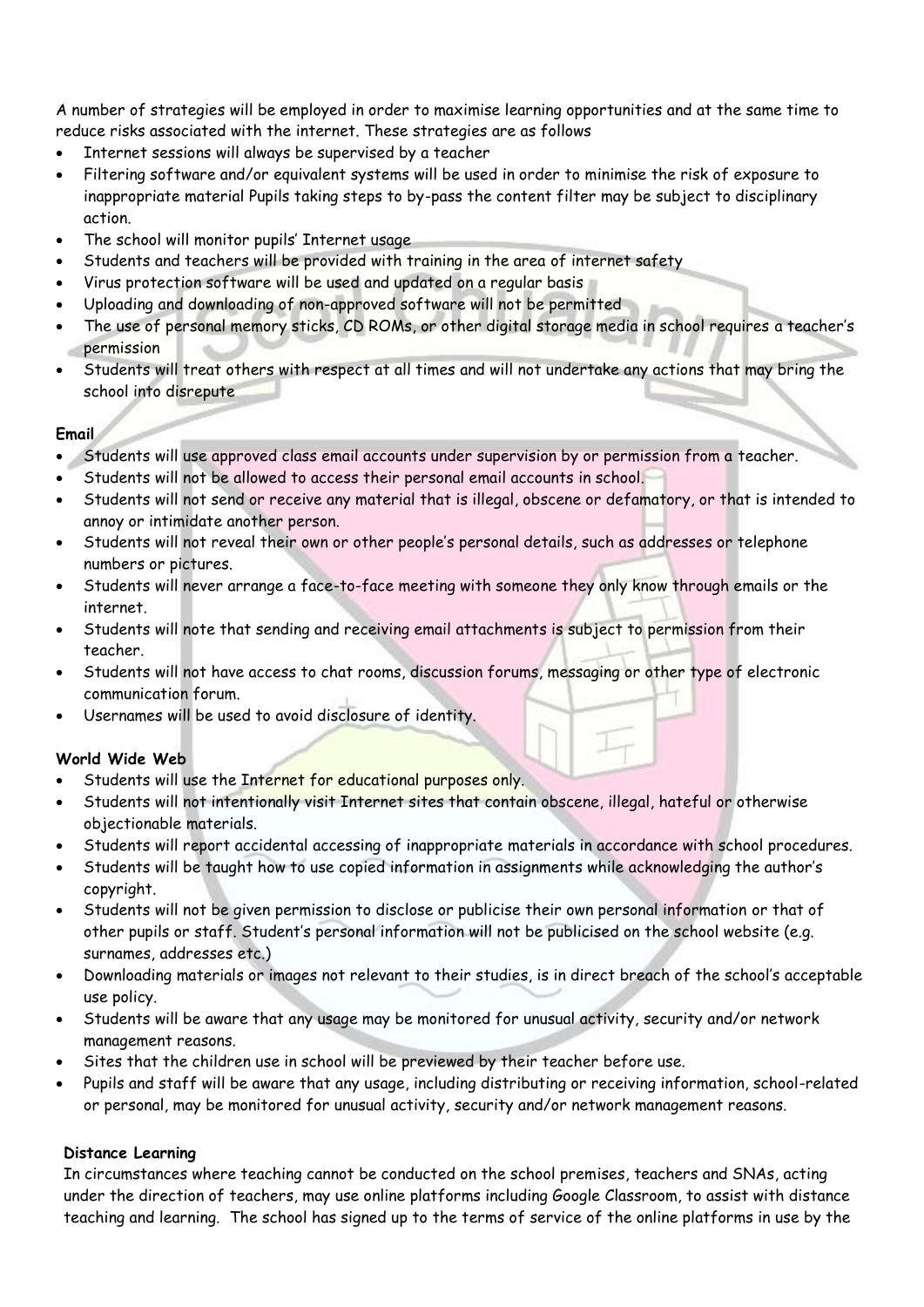school. The school has enabled the most up to date security and privacy features which these online platforms provide. Staff members will adhere to school guidelines on the use of platforms for engagement.

Parents' / guardians' email addresses will be used for children to access lessons.

Parents/ guardians must sign a consent form for their children to engage with teachers and SNAs using online platforms.

Parents/guardians must agree to monitor their child's participation in any such lessons.

Children will be expected to follow school guidelines on online behaviour.

## **School Website**

- Pupils' work will appear in an educational context on web pages with a copyright notice prohibiting the copying of such work without express written permission.
- Photos and video clips of individual students will not be published on the school website. The school will endeavour to use digital photographs, audio or video clips for focusing on group activities.
- Personal information about the students will be omitted when photographs are being published.
- Pupils will continue to own the copyright on any work published.
- The website will be regularly checked to ensure that there is no content that compromises the safety, privacy, or reputation of students or staff.

# **Personal Devices**

Pupils are only allowed to bring personal internet-enabled devices into Scoil Chualann with written permission from staff.

# **Images & Video**

- Care should be taken when taking photographic or video images of pupils.
- Pupils must not take, use, share, publish or distribute images of others without their permission.
- Taking photos or videos on school grounds or when participating in school activities is only allowed with expressed permission from staff.
- Written permission from parents or guardians will be obtained before photographs of pupils are published on the school website.
- Pupils must not share images, videos or other content online with the intention to harm another member of the school community.
- Sharing explicit images is an unacceptable and absolutely prohibited behaviour, with serious consequences and sanctions for those involved. Sharing explicit images of other pupils automatically incurs suspension as a sanction (cf. School's Code of Behaviour)

# **Cyberbullying**

- When using the internet pupils, parents and staff are expected to treat others with respect at all times.
- Engaging in online activities with the intention to harm, harass, or embarrass and another pupil or member of staff is an unacceptable and absolutely prohibited behaviour, with serious consequences and sanctions for those involved. The Gardaí will be informed if necessary.
- Measures are taken by Scoil Chualann to ensure that staff and pupils are aware that bullying is defined as unwanted negative behaviour, verbal, psychological or physical, conducted by an individual or group against another person (or persons) and which is repeated over time.
- Isolated or once-off incidents of intentional negative behaviour, including a once-off offensive or hurtful text message or other private messaging, do not fall within the definition of bullying and will be dealt with, as appropriate, in accordance with the school's code of behaviour.
- The prevention of cyber bullying is an integral part of the anti-bullying policy of our school.

# **Legislation**

The school took the following legislation relating to use of the internet into account when developing this policy:

- o Communications (Retention of Data) Act 2011
- o Data Protection (Amendment) Act 2003
- o Child Trafficking and Pornography Act 1998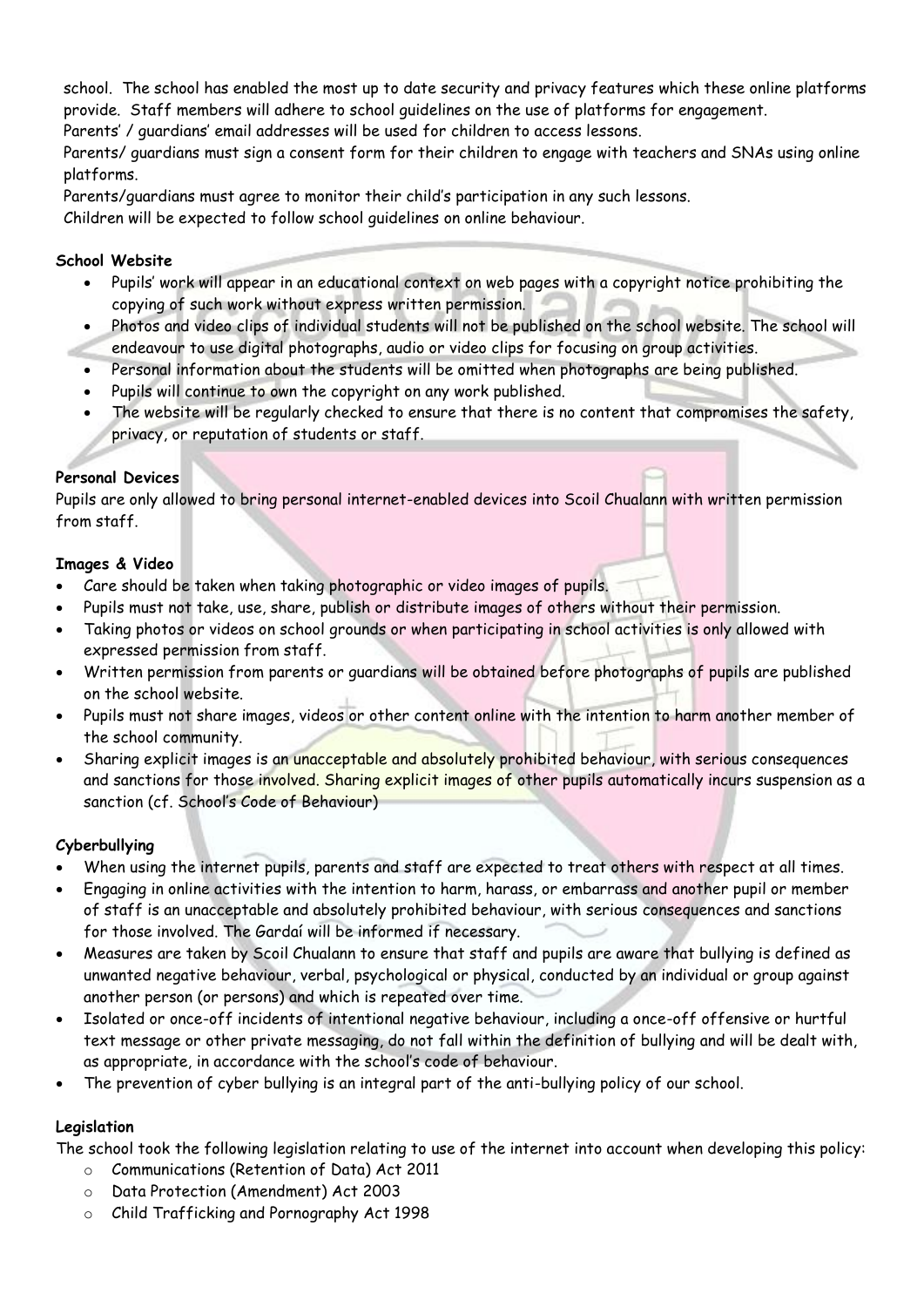- o Interception Act 1993
- o Video Recordings Act 1989
- o The Data Protection Act 2018

## **Sanctions**

Misuse of the Internet may result in disciplinary action according to the School's Code of Conduct, and/or the school's Anti Bullying Policy and/or the school's Child Protection Policy. The Code of Conduct includes written warnings, notification of parents, withdrawal of access privileges and, in extreme cases, suspension or expulsion. Please Refer to School's Code of Conduct/Anti Bullying Policy/Child Protection Policy for further information. The school also reserves the right to report any illegal activities to the appropriate authorities.

#### **Review**

ä

This policy was ratified by the Board of Management on the **25/9/2019.** A copy of the policy will be made available to each member of staff. A copy of this policy will be given to parents and signed by them when they accept a place for their child in the school.

| Signed: Máire Uí Airmhighe       | Signed: Michelle Ní Thuama |
|----------------------------------|----------------------------|
| Chairperson, Board of Management | Principal                  |
| Date: 2020/2021                  | Date: 2020/2021            |
|                                  |                            |
|                                  |                            |
|                                  |                            |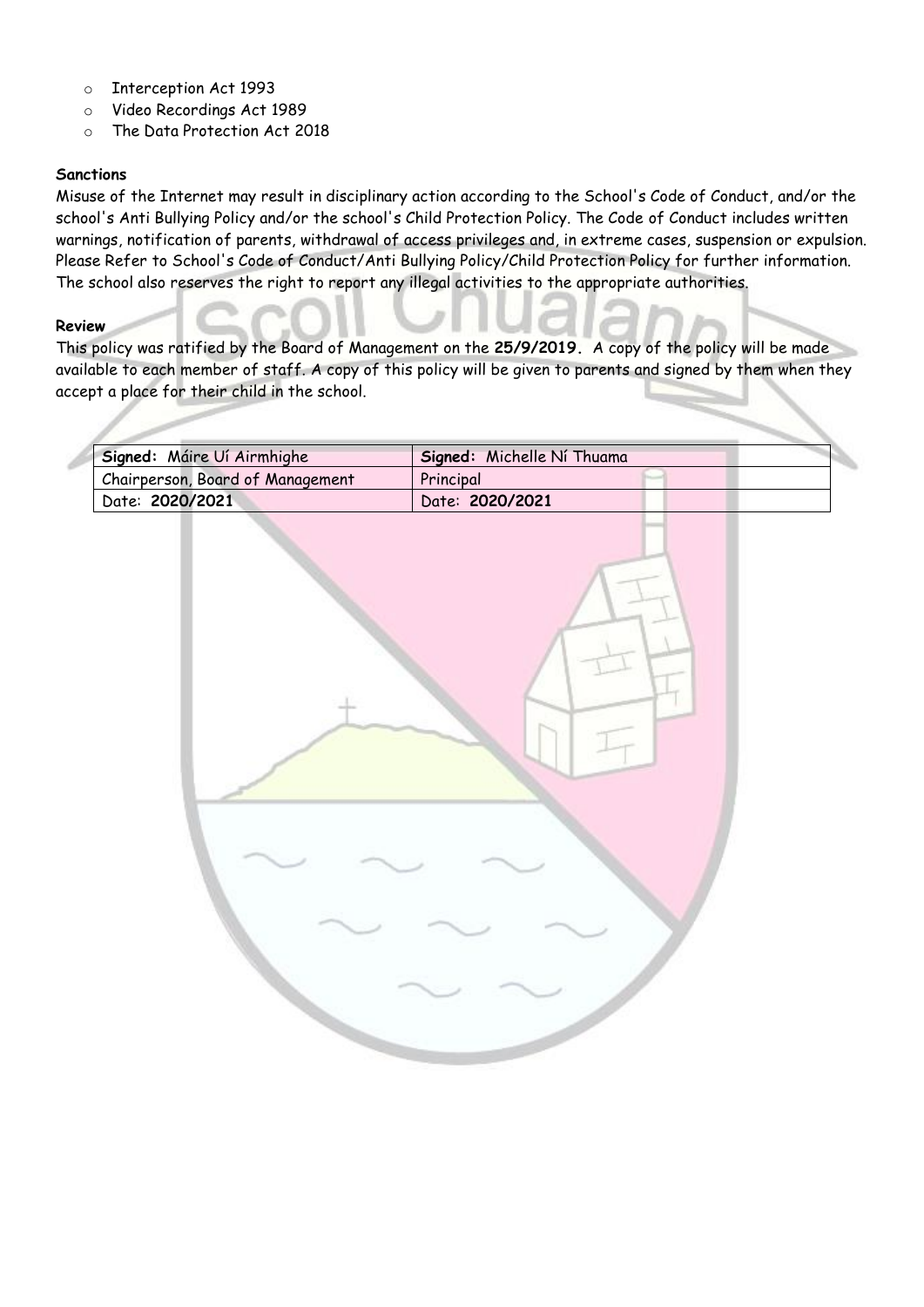# **Scoil Chualann - Polasaí Úsáid Idirlín (Aguisín 1)**

### **Foirm Thoilithe:**

A Thuismitheoir,

Iarrtar ort le do thoil an polasaí seo a léamh, labhairt le do pháiste faoi ,an fhoirm thoilithe a shíniú agus í a sheoladh ar ais chuig an bpríomhoide.

Please review the attached School Internet Acceptable Use Policy, sign and return this permission form to the principal.

**Ainm an Pháiste**: \_\_\_\_\_\_\_\_\_\_\_\_\_\_\_\_\_\_\_\_\_\_

**Rang**: \_\_\_\_\_\_\_\_\_\_\_\_\_\_\_\_\_\_\_\_

Tá an polasaí ar úsáid idirlíon léite agam agus tugaim cead do mo pháiste rochtain a fháil ar an idirlíon. Tuigim gur achmainn oideachais í agus go bhfuil gach iarracht déanta ag an scoil mo pháiste a chosaint ar aon bhaol a bhaineann lena húsáid.

As the parent or legal guardian of the above pupil, I have read the Acceptable Use Policy and grant permission for my son/daughter or the child in my care to access the internet.

I understand that Internet access is intended for educational purposes and that every reasonable precaution has been taken by the school to provide for online safety.

|          | Síniú an tuismitheora/caomhnóra |
|----------|---------------------------------|
|          |                                 |
|          |                                 |
| Seoladh: |                                 |
| Dáta:    | Fón:                            |
|          |                                 |
|          |                                 |
|          |                                 |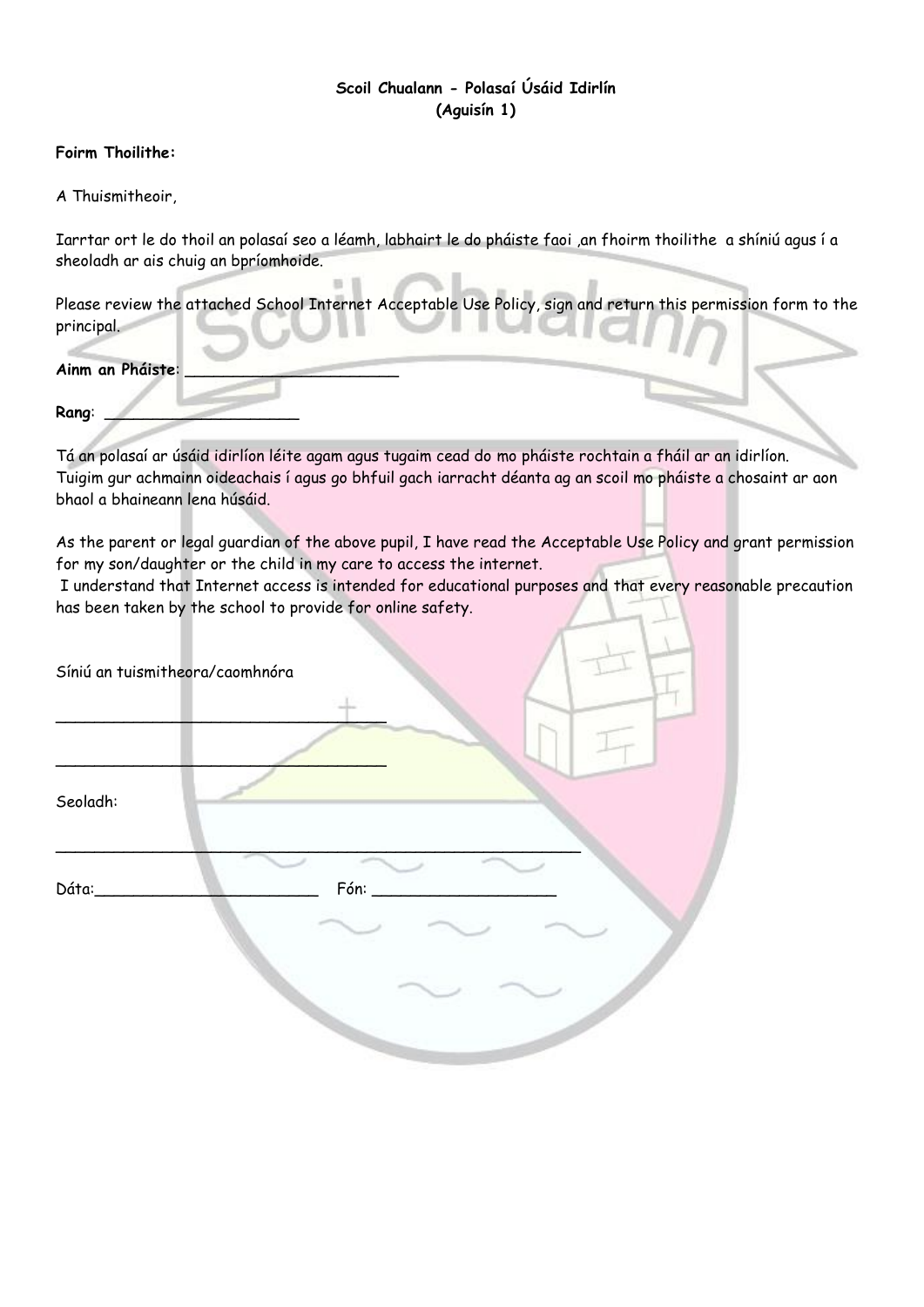## **Scoil Chualann - Polasaí Úsáid Idirlín (Aguisín 2)**

### **Conradh na nDaltaí (Rang 3 – Rang 6)**

Is páiste freagrach mé. Léirím meas do dhaoine eile.

Tuigim:

- nach bhfuil cead agam dul ar an idirlíon gan cead an mhúinteora;
- nach bhfuil cead agam eolas phearsanta fúm féin nó faoi dhaoine eile a roinnt ar an idirlíon.
- nach bhfuil cead agam dul ar shuíomh idirlín atá mí-oiriúnach do pháistí.
- nach bhfuil cead agam dul isteach i seomraí comhrá nó socrú a dhéanamh casadh le duine ón idirlíon.
- go mbeidh iarmhairt i gceist muna leanaim rialacha na scoile maidir le húsáid idirlín.

I am a responsible child. I show respect to others.

I undestand that:

- I may not access the internet without my teacher's permission.
- I am not permitted to share my personal information or that of others on the internet.
- I am not permitted to visit websites that are inappropriate for children.
- I may not enter chat rooms and may not organise face-to-face meetings with someone met online
- consequences will follow if I do not follow the school rules with regards to internet usage.

Tá an conradh thuas pléite agam le mo pháiste. Tuigimid gur phribhléid oideachasúil atá ann an idirlíon a úsáid ar scoil. Cloífimid le Polasaí Úsáid Idirlín Scoil Chualann.

I have discussed the above contract with my child. We understand that using the internet in school is an

educational privilege. We will comply with Scoil Chualann's Acceptable Internet Usage Policy.

| Síniú an Dalta (Student Signature):               |              |  |
|---------------------------------------------------|--------------|--|
| Rang (Class):________                             | Dáta (Date): |  |
| Síniú an tuismitheora/caomhnóra (Parent/Guardian) |              |  |

\_\_\_\_\_\_\_\_\_\_\_\_\_\_\_\_\_\_\_\_\_\_\_\_\_\_\_\_\_\_\_\_\_\_ \_\_\_\_\_\_\_\_\_\_\_\_\_\_\_\_\_\_\_\_\_\_\_\_\_\_\_\_\_\_\_\_\_\_